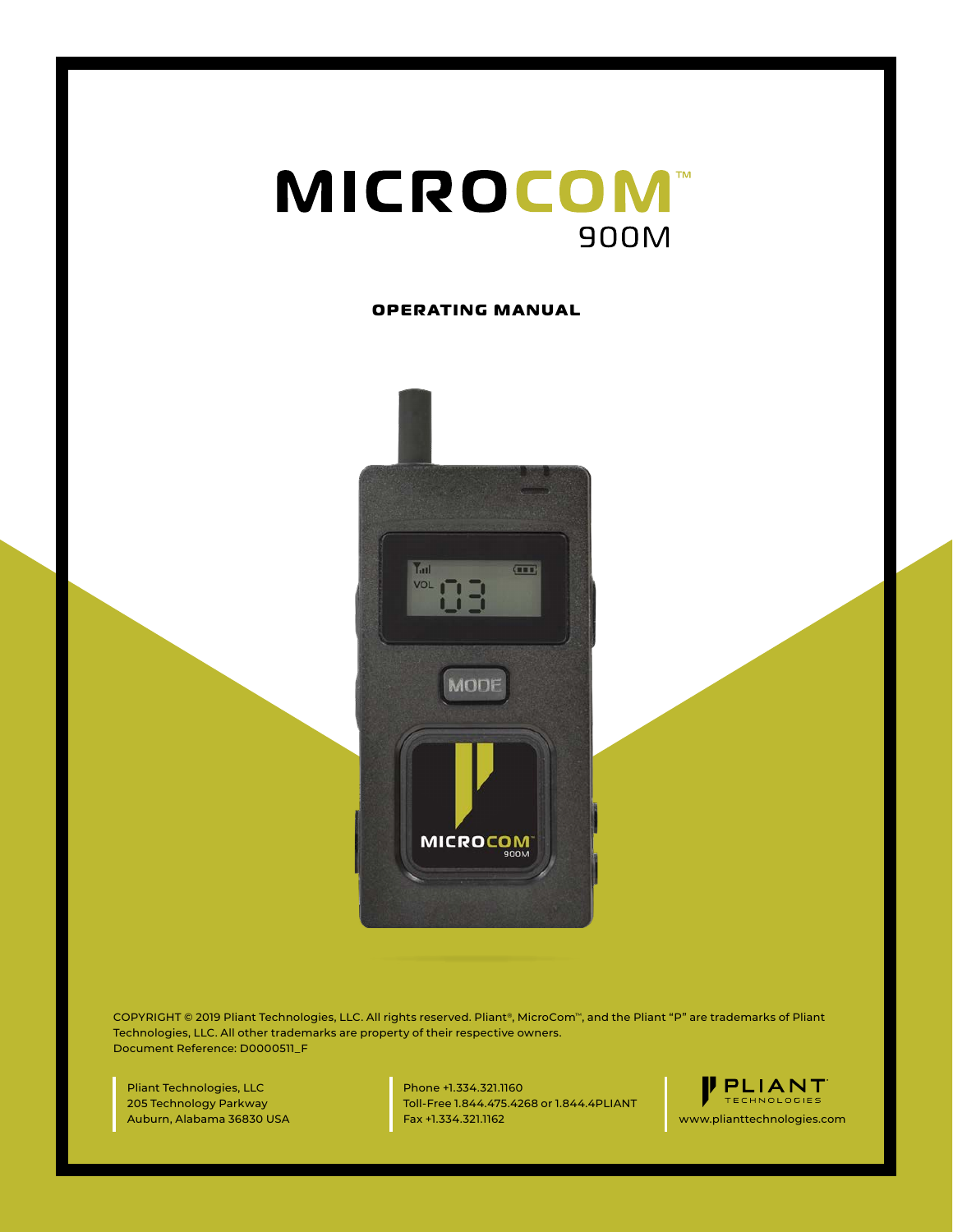# CONTENTS

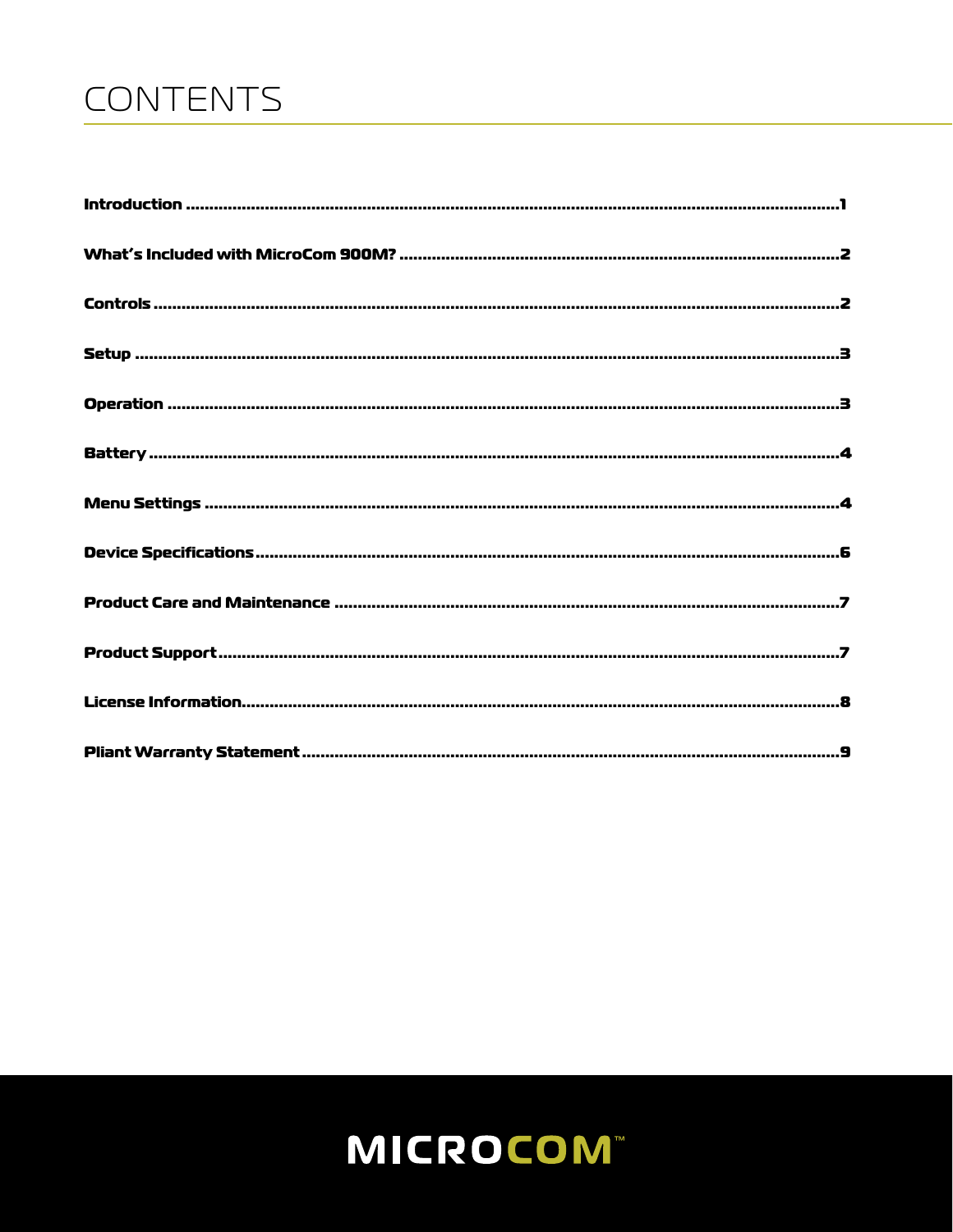# <span id="page-2-0"></span>INTRODUCTION

We at Pliant Technologies want to thank you for purchasing MicroCom 900M. MicroCom 900M is a compact, economical wireless intercom system that operates in the 900MHz frequency band to provide excellent range and performance. The system features small, lightweight belt packs and provides excellent sound quality, ease-of-use, and long-life battery operation.

In order to get the most out of your new MicroCom 900M, please take a few moments to read this manual completely so that you better understand the operation of this product. This document applies to models PMC-900M and PMC-900M-AN\*. For questions not addressed in this manual, feel free to contact the Pliant Technologies Customer Support Department using the information on [page 7.](#page-8-1)

*\*PMC-900M-AN is approved for use in Australia and New Zealand and operates within the 915–928 MHz frequency range.*

### **PRODUCT FEATURES**

- Economical single-channel system
- Simple to operate
- Up to 5 full-duplex users
- Unlimited listen-only users
- 900MHz frequency band
- Encrypted FHSS technology
- Small and lightweight
- Water-resistant construction
- Long, 10-hour battery life
- Low latency (less than 35 ms)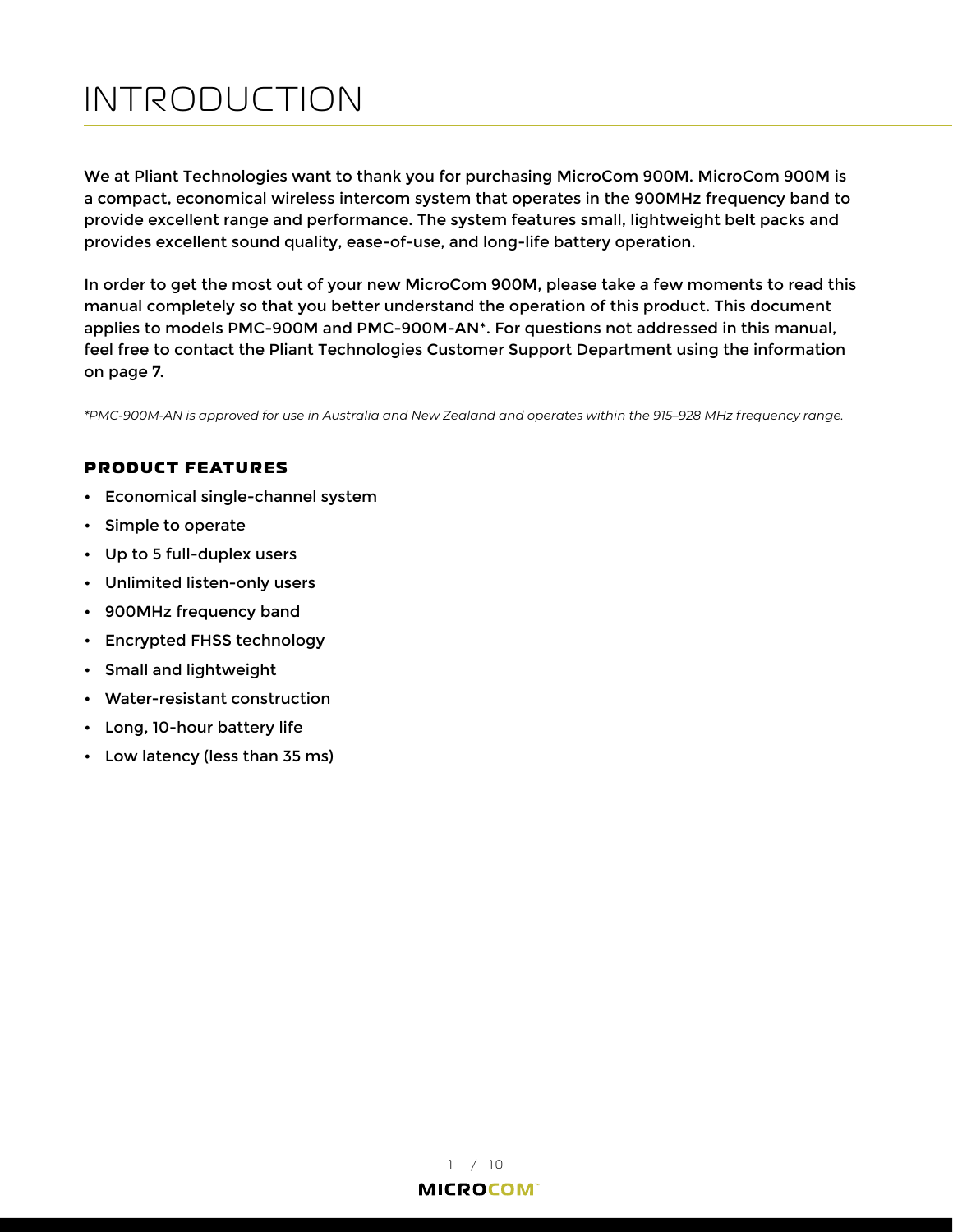# <span id="page-3-0"></span>WHAT'S INCLUDED WITH MICROCOM 900M?

- Holster
- Neck Strap
- USB Charging Cable

#### **OPTIONAL ACCESSORIES**

- PAC-USB5-CHG: MicroCom 5-Port USB Charger
- PAC-MC-5CASE: IP-67-rated Hard Travel Case
- PAC-MC-SFTCASE: MicroCom Soft Travel Case
- PHS-SB11LE-DM: SmartBoom® LITE Single Ear Pliant headset with Dual Mini connector for MicroCom
- PHS-SB110E-DM: SmartBoom PRO Single Ear Pliant headset with Dual Mini connector for MicroCom
- PHS-SB210E-DM: SmartBoom PRO Dual Ear Pliant headset with Dual Mini connector for MicroCom
- PHS-IEL-M: MicroCom in-ear headset, single ear, left only
- PHS-IELPTT-M: MicroCom in-hear headset with push-to-talk (PTT) button, single ear, left only
- PHS-LAV-DM: MicroCom lavalier microphone and eartube
- PHS-LAVPTT-DM: MicroCom lavalier microphone and eartube with PTT button

## CONTROLS

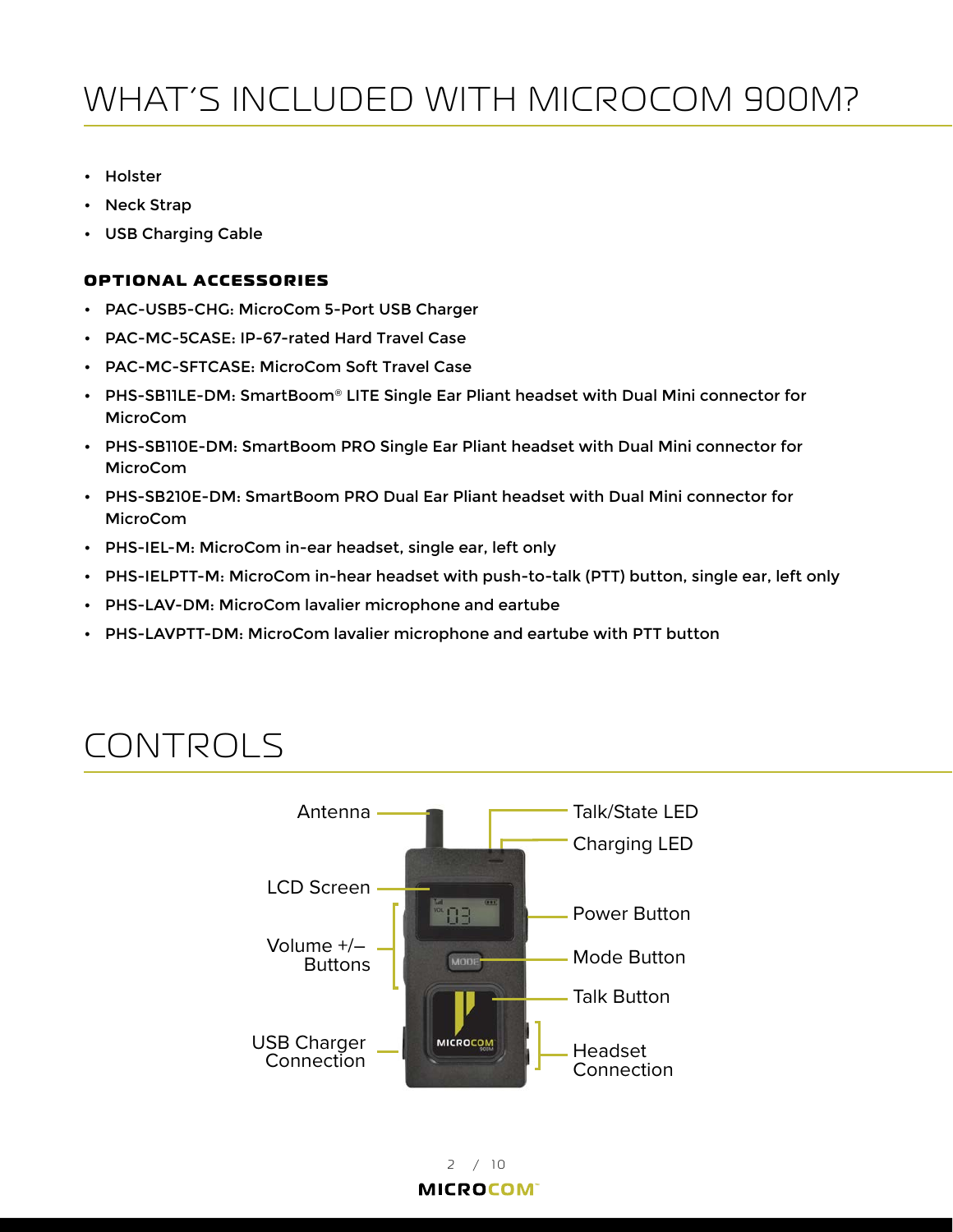## <span id="page-4-0"></span>SETUP

- 1. **Connect a headset to the belt pack.** The belt pack headset connection supports dual mini and single mini headsets. Dual mini connectors can be inserted in either direction. Single mini connectors can be inserted in either port of the headset connection.
- 2. Power on. Press and hold the POWER button for three (3) seconds, until the screen turns on.
- 3. Select a Group. Press and hold the MODE button for 3 seconds, until the "GRP" symbol is blinking on the LCD. Then, use the VOLUME +/− buttons to select a group number from 0–51 (or 0–24 for PMC-900M-AN model). Short-press MODE to save your selection and proceed to ID setting.

Important: Radios must have the same group number to communicate.

- 4. **Select an ID.** When "ID" begins to blink on the LCD, use the **VOLUME** +/− buttons to select a unique ID number. Press and hold MODE to save your selection and exit the menu.
	- a. Pack IDs range from 00–05.
	- b. One pack *must always* use the "00" ID and serve as the master pack for proper system function. "MR" designates the master pack on its LCD.
	- c. Listen-only packs must use the "05" ID. You may duplicate ID "05" on multiple belt packs if setting up listen-only users. (See ["Receiving Mode Selection" on page 4](#page-5-1) for more information about that process.)



Figure 1: Group Edit Screen



Figure 2: ID Edit Screen



Figure 3: ID Edit Screen (Master ID)

### OPERATION

- Talk Use the TALK button to enable or disable talk for the device. This button changes with a single, short press. "TK" appears on the LCD when enabled.
- Volume Up and Down Use the + and buttons to control the volume. "VOL" and a numerical value from 00–09 appear on the LCD when volume is adjusted.
- LED Modes
	- » Left-hand Talk/State LED is blue and double blinks when logged in and single blinks when logged out.
	- » Right-hand Charging LED is red when battery is low and also red when charging in progress. LED turns off when charging is complete.

### **OPERATING MULTIPLE MICROCOM SY STEMS IN ONE LOC ATION**

Each separate MicroCom system should use the same Group for all belt packs in that system. Pliant recommends that systems operating in proximity to one another set their Groups to be at least ten (10) values apart. For example, if one system is using Group 03, another system nearby should use Group 13.

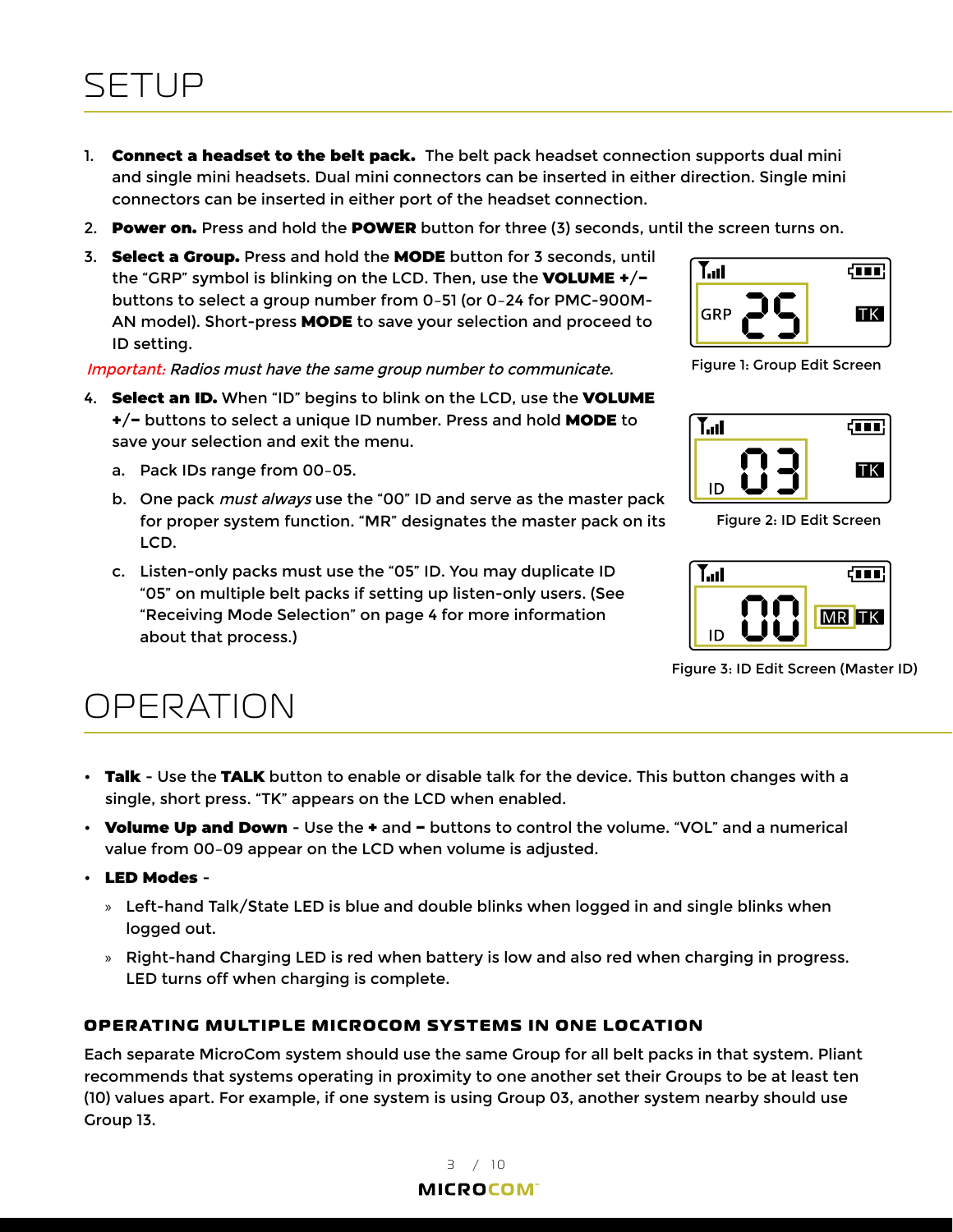### <span id="page-5-0"></span>**BATTERY**

The rechargeable Lithium-ion battery is installed in the device. Plug the USB charging cable into the USB port to recharge the battery. The charging LED in the right top corner of the device will illuminate solid red while the battery is charging and will turn off once the battery is fully charged. The battery charge time is approximately 3.5 hours from empty. The belt pack may be used while charging, but doing so may lengthen battery charge time.

### MENU SETTINGS

The following settings are adjustable from the belt pack menu.

To access the menu, press and hold the MODE button for 3 seconds, until the "GRP" symbol is blinking on the LCD. Then, short-press the MODE button the specified number of times to access the setting you wish to change. Once you have finished your changes, press and hold MODE to save your selection and exit the menu.

- Side Tone On/Off Side tone allows you to hear yourself while talking. Louder environments may require you to increase your side tone.
	- » To adjust side tone, access the belt pack menu, then press the **MODE** button twice. When the "S\_" value is blinking on the LCD, use the VOLUME +/− buttons to select an option from S0–S5.
	- » "S0" is off. "S1" is the lowest side tone level. "S5" is the highest.
	- » The default side tone setting is "S3."
- <span id="page-5-1"></span>• Receiving Mode Selection - This setting allows you to set the belt pack to full duplex mode (both receiving and transmitting) or set it to receive only (i.e., listen only, which disables the belt pack's talk function).
	- » To switch the receiving mode setting, access the belt pack menu, then press the MODE button three (3) times. When the "P\_" value is blinking on the LCD, use the VOLUME +/ $$ buttons to select between "PO" and "PF."
	- $\ast$  "PO" is full duplex (both receiving and transmitting). This mode may only be used with pack IDs 00–04.
	- $\ast$  "PF" is receive only (i.e., listen only). This mode may be used with any pack ID, but if you wish to set up multiple listen-only users, you may do so by repeating ID "05" as needed, and setting each pack to "PF" mode. This is an exception to the rule that all belt packs must have a unique ID number.
	- » The default mode setting is "PO."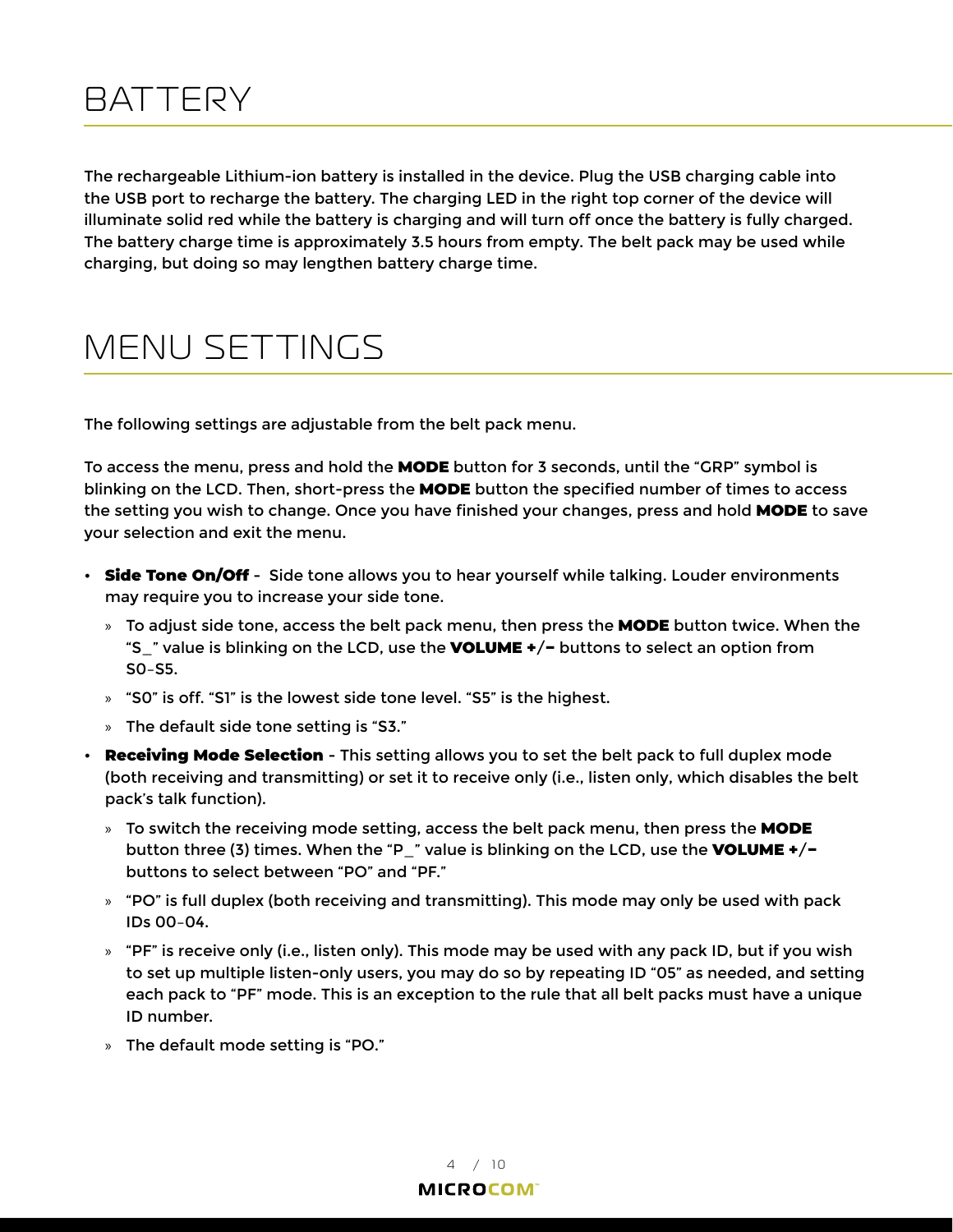- Microphone Sensitivity Level Control Set microphone sensitivity based on your environment and headset capabilities. Louder environments may require you to reduce the mic sensitivity, while quieter environments may require you to increase it.
	- » To adjust the mic sensitivity setting, access the belt pack menu, then press the MODE button four (4) times. When the "C\_" value is blinking on the LCD, use the VOLUME +/− buttons to select an option from C 1–C5.
	- » "C 1" is the lowest sensitivity level. "C5" is the highest.
	- » The default microphone sensitivity level setting is "C 1."
- Audio Output High/Low Higher audio output is recommended for louder environments. Changing the output setting here results in a gain increase or decrease of 3 dB.
	- » To switch the audio output setting, access the belt pack menu, then press the MODE button five (5) times. When the "U\_" value is blinking on the LCD, use the VOLUME +/− buttons to select between "UL" and "UH."
	- » "UL" is audio output low. "UH" is audio output high.
	- » The default audio output setting is "UH" (audio output high).

| <b>Menu Setting</b>          | <b>Options</b>            | <b>Description</b>                                                        |  |
|------------------------------|---------------------------|---------------------------------------------------------------------------|--|
| Side Tone                    | S0<br>S1, S2, S3*, S4, S5 | Side Tone Off<br>Side Tone Levels 1-5                                     |  |
| <b>Receiving Mode</b>        | PO <sup>*</sup><br>PF     | <b>Receiving and Transmitting Mode</b><br>Receive-Only Mode (Listen-Only) |  |
| <b>Mic Sensitivity Level</b> | C1*, C2, C3, C4, C5       | Mic Sensitivity Levels 1-5                                                |  |
| <b>Audio Output Level</b>    | UL<br>UH <sup>*</sup>     | <b>Audio Output Low</b><br><b>Audio Output High</b>                       |  |

#### **MENU OPTIONS**

*\* Default Settings Noted with Asterisk*

#### **RECOMMENDED SETTINGS BY HEADSET**

The following table provides recommended MicroCom settings for several common headset models.

| <b>Headset Model</b>      | <b>Recommended Setting</b>   |                           |  |
|---------------------------|------------------------------|---------------------------|--|
|                           | <b>Mic Sensitivity Level</b> | <b>Audio Output Level</b> |  |
| Headset with boom mic     |                              | UΗ                        |  |
| Headset with lavalier mic |                              | UΗ                        |  |

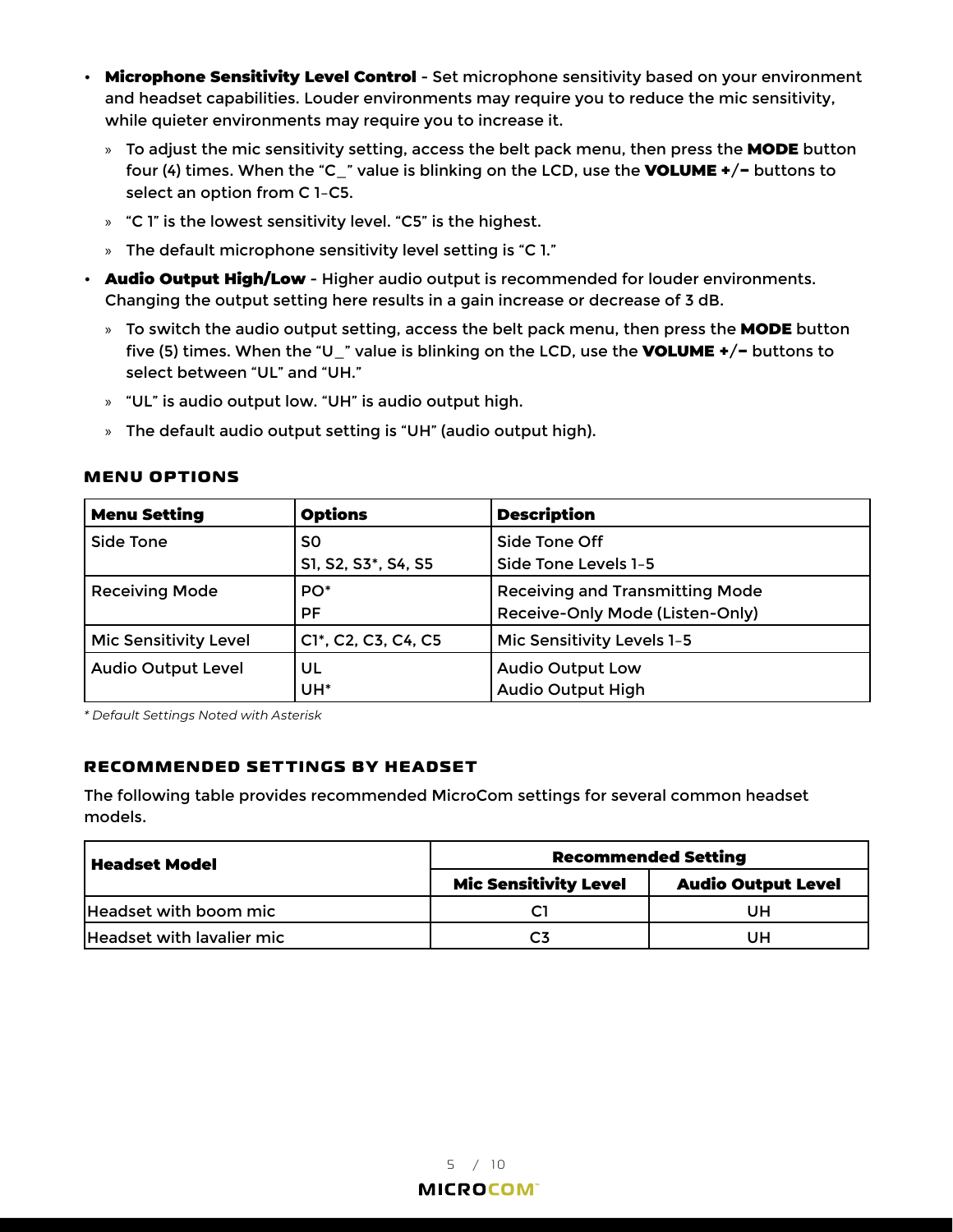## <span id="page-7-0"></span>DEVICE SPECIFICATIONS

| <b>Specification*</b>            | <b>PMC-900M</b>                                    | <b>PMC-900M-AN**</b> |  |
|----------------------------------|----------------------------------------------------|----------------------|--|
| <b>Radio Frequency Type</b>      | ISM 902-928 MHz                                    | ISM 915-928 MHz      |  |
| Radio Interface                  | ISM 900 MHz: FSK Modulation with Frequency Hopping |                      |  |
| <b>Voice Codec</b>               | 16 bit / 16 KHz                                    |                      |  |
| <b>Tx Max Output Power</b>       | 100 mW                                             |                      |  |
| <b>Rx Sensitivity</b>            | $-95$ dBm                                          |                      |  |
| <b>Voice Latency</b>             | $55$ ms                                            |                      |  |
| <b>Frequency Channels</b>        | 78 channels                                        |                      |  |
| <b>Channel Spacing</b>           | 2 MHz                                              |                      |  |
| Data Rate                        | 2 Mbps                                             |                      |  |
| <b>Battery Type</b>              | Rechargeable 3.7 V, 1,100 mA Li-ion fixed battery  |                      |  |
| <b>Battery Life</b>              | Approx. 10 hours                                   |                      |  |
| <b>Power Consumption Average</b> | 10 mA at Class 1 (100 mW)                          |                      |  |
| Charge Type                      | USB Micro, 5V 1-2A                                 |                      |  |
| <b>Frequency Response</b>        | 50 Hz - 7 kHz                                      |                      |  |
| <b>Maximum Full Duplex Users</b> | 5                                                  |                      |  |
| Dimension / Weight               | 98 mm (H) x 49 mm (W) x 17 mm (D) / 88 g           |                      |  |
| <b>Display</b>                   | 7-segment LCD                                      |                      |  |

*\* Notice about Specifications: While Pliant Technologies makes every attempt to maintain the accuracy of the information contained in its product manuals, that information is subject to change without notice. Performance specifications included in this manual are design-centered specifications and are included for customer guidance and to facilitate system installation. Actual operating performance may vary. Manufacturer reserves the right to change specifications to reflect latest changes in technology and improvements at any time without notice.*

*\*\* PMC-900M-AN is approved for use in Australia and New Zealand and operates within the 915–928 MHz frequency range.*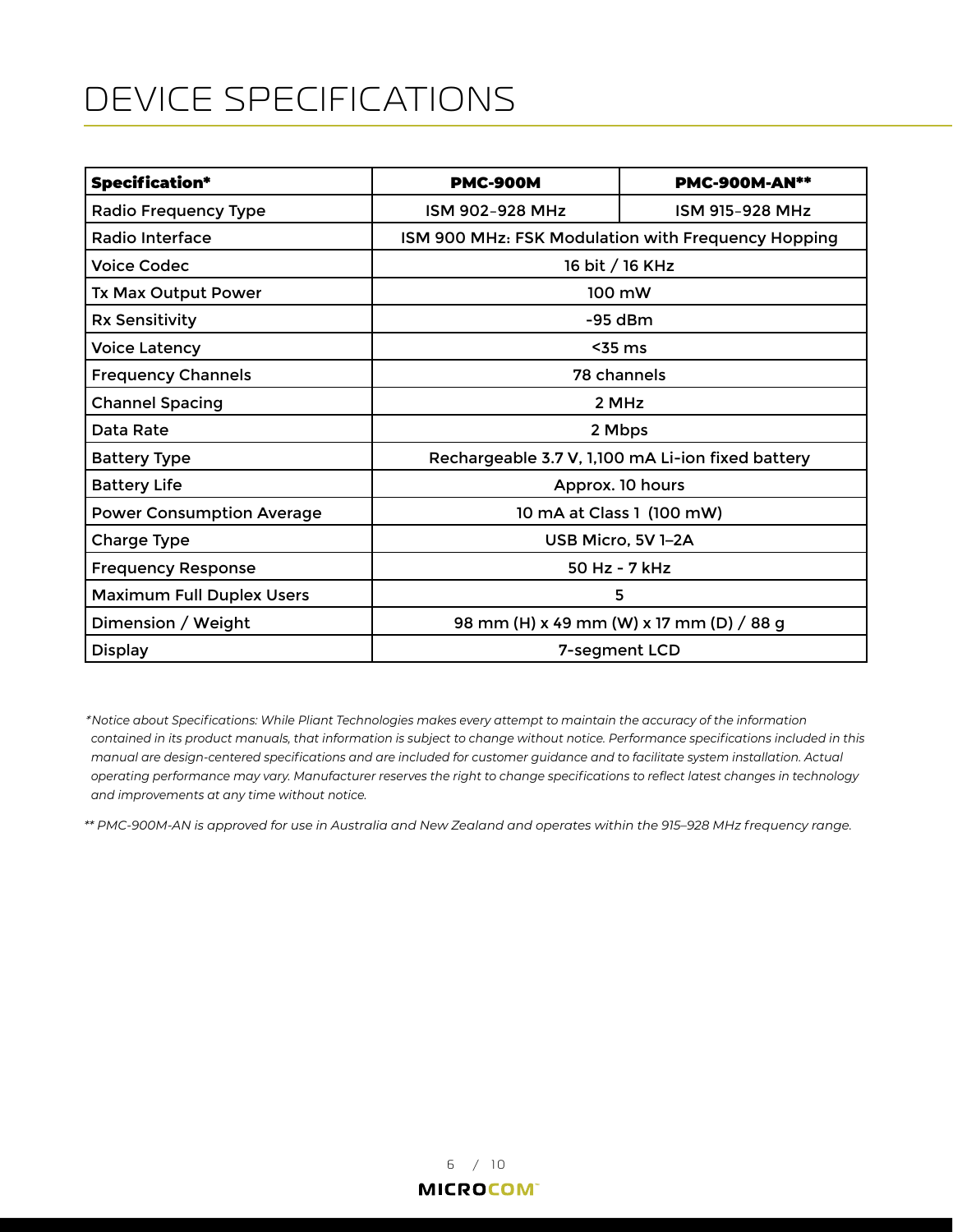<span id="page-8-0"></span>Clean using a soft, damp cloth.

CAUTION: Do not use cleaners that contain solvents. Keep liquid and foreign objects out of the device openings. If the product is exposed to rain, gently wipe off all surfaces, cables, and cable connections as soon as possible and allow unit to dry before storing.

## <span id="page-8-1"></span>PRODUCT SUPPORT

Pliant Technologies offers technical support via phone and email from 07:00 to 19:00 Central Time (UTC−06:00), Monday through Friday.

1.844.475.4268 or +1.334.321.1160 technical.support@plianttechnologies.com

Visit www.plianttechnologies.com for product support, documentation, and live chat for help. (Live chat available 08:00 to 17:00 Central Time (UTC−06:00), Monday through Friday.)

### **RETURNING EQUIPMENT FOR REPAIR OR MAINTENANCE**

All questions and/or requests for a Return Authorization Number should be directed to the Customer Service department (customer.service@plianttechnologies.com). Do not return any equipment directly to the factory without first obtaining a Return Material Authorization (RMA) Number. Obtaining a Return Material Authorization Number will ensure that your equipment is handled promptly.

All shipments of Pliant products should be made via UPS, or the best available shipper, prepaid and insured. The equipment should be shipped in the original packing carton; if that is not available, use any suitable container that is rigid and of adequate size to surround the equipment with at least four inches of shock-absorbing material. All shipments should be sent to the following address and must include a Return Material Authorization Number:

Pliant Technologies Customer Service Department Attn: Return Material Authorization # 205 Technology Parkway Auburn, AL USA 36830-0500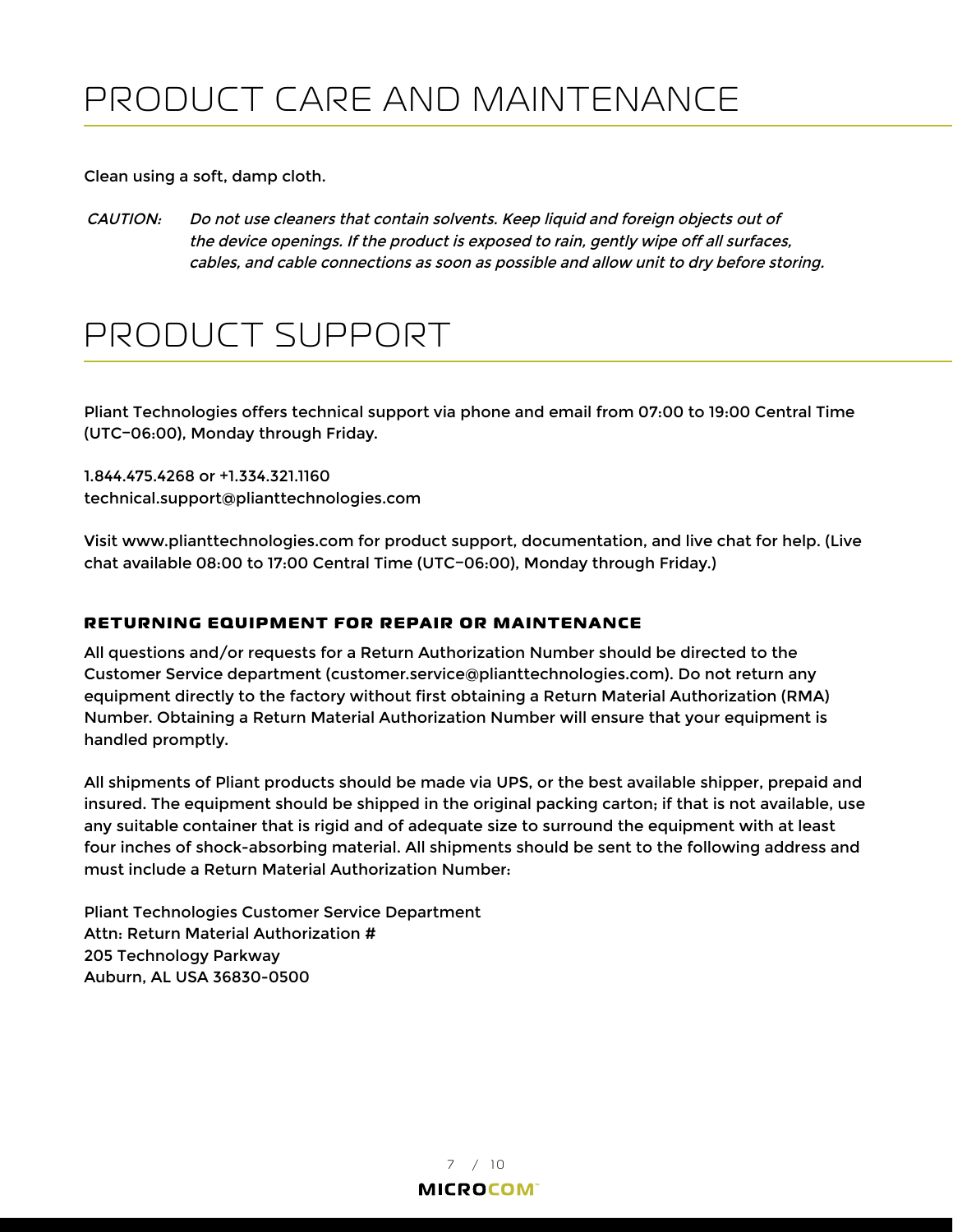#### <span id="page-9-0"></span>**PLIANT TECHNOLOGIES MICROCOM™ FCC COMPLIANCE STATEMENT**

00004130 (FCCID: YJH-MC-11) 00004130-B and 00004303 (FCCID: YJH-MCS-900)

This equipment has been tested and found to comply with the limits for a Class B digital device, pursuant to Part 15 of the FCC Rules. These limits are designed to provide reasonable protection against harmful interference in a residential installation. This equipment generates, uses and can radiate radio frequency energy and, if not installed and used in accordance with the instructions, may cause harmful interference to radio communications. However, there is no guarantee that interference will not occur in a particular installation. If this equipment does cause harmful interference to radio or television reception, which can be determined by turning the equipment off and on, the user is encouraged to try to correct the interference by one of the following measures:

- Reorient or relocate the receiving antenna.
- Increase the separation between the equipment and receiver.
- Connect the equipment into an outlet on a circuit different from that to which the receiver is connected.
- Consult the dealer or an experienced radio/TV technician for help.

#### **CAUTION**

Modifications not expressly approved by the party responsible for compliance could void the user's authority to operate the equipment.

FCC Compliance Information: This device complies with Part 15 of the FCC Rules. Operation is subject to the following two conditions: (1) This device may not cause harmful interference, and (2) this device must accept any interference received, including interference that may cause undesired operation.

#### **IMPORTANT NOTE**

FCC RF Radiation Exposure Statement: This equipment complies with FCC RF radiation exposure limits set forth for an uncontrolled environment.

The antennas used for this transmitter must be installed to provide a separation distance of at least 5 mm from all persons and must not be co-located or operating in conjunction with any other antenna or transmitter.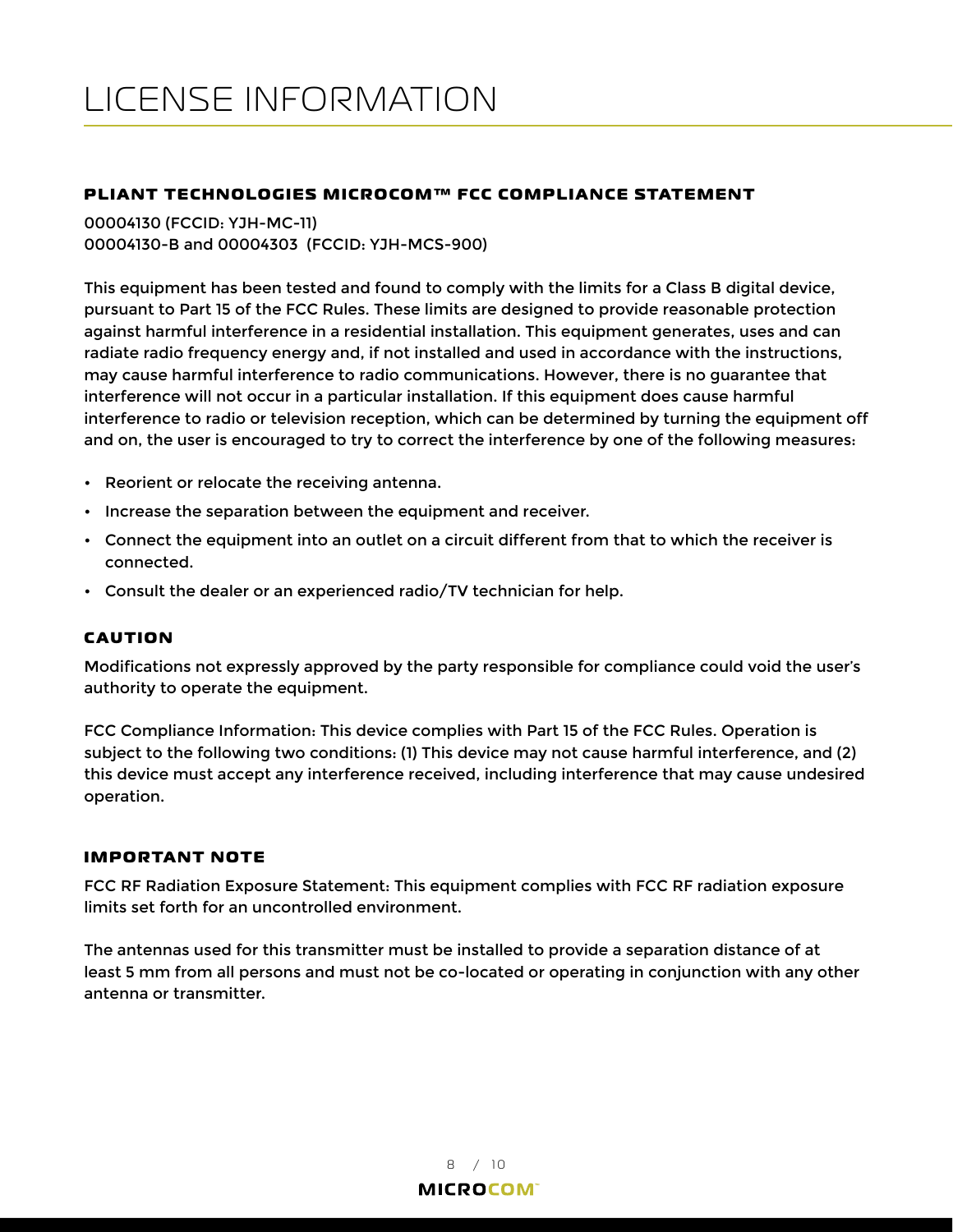#### <span id="page-10-0"></span>**CANADIAN COMPLIANCE STATEMENT**

This device contains licence-exempt transmitter(s)/receiver(s) that comply with Innovation, Science and Economic Development Canada's licence-exempt RSS(s). (Specifically RSS 247 Issue 2 (2017-02) and RSS-GEN Issue 5 (2018-04). Operation is subject to the following two conditions:

- (1) This device may not cause interference.
- (2) This device must accept any interference, including interference that may cause undesired operation of the device.

## PLIANT WARRANTY STATEMENT

CrewCom® and MicroCom™ products are warranted to be free from defects in materials and workmanship for a period of two years from the date of sale to the end user, under the following conditions:

- First year of warranty included with purchase.
- Second year of warranty requires product registration on the Pliant website.

Tempest® professional products carry a two-year product warranty.

All headsets and accessories (including Pliant-branded batteries) carry a one-year warranty.

The sole obligation of Pliant Technologies, LLC during the warranty period is to provide, without charge, parts and labor necessary to remedy covered defects appearing in products returned prepaid to Pliant Technologies, LLC. This warranty does not cover any defect, malfunction, or failure caused by circumstances beyond the control of Pliant Technologies, LLC, including but not limited to negligent operation, abuse, accident, failure to follow instructions in the Operating Manual, defective or improper associated equipment, attempts at modification and/or repair not authorized by Pliant Technologies, LLC, and shipping damage. Products with their serial numbers removed or effaced are not covered by this warranty.

This limited warranty is the sole and exclusive express warranty given with respect to Pliant Technologies, LLC products. It is the responsibility of the user to determine before purchase that this product is suitable for the user's intended purpose. ANY AND ALL IMPLIED WARRANTIES, INCLUDING THE IMPLIED WARRANTY OF MERCHANTABILITY, ARE LIMITED TO THE DURATION OF THIS EXPRESS LIMITED WARRANTY. NEITHER PLIANT TECHNOLOGIES, LLC NOR ANY AUTHORIZED RESELLER WHO SELLS PLIANT PROFESSIONAL INTERCOM PRODUCTS IS LIABLE FOR INCIDENTAL OR CONSEQUENTIAL DAMAGES OF ANY KIND.